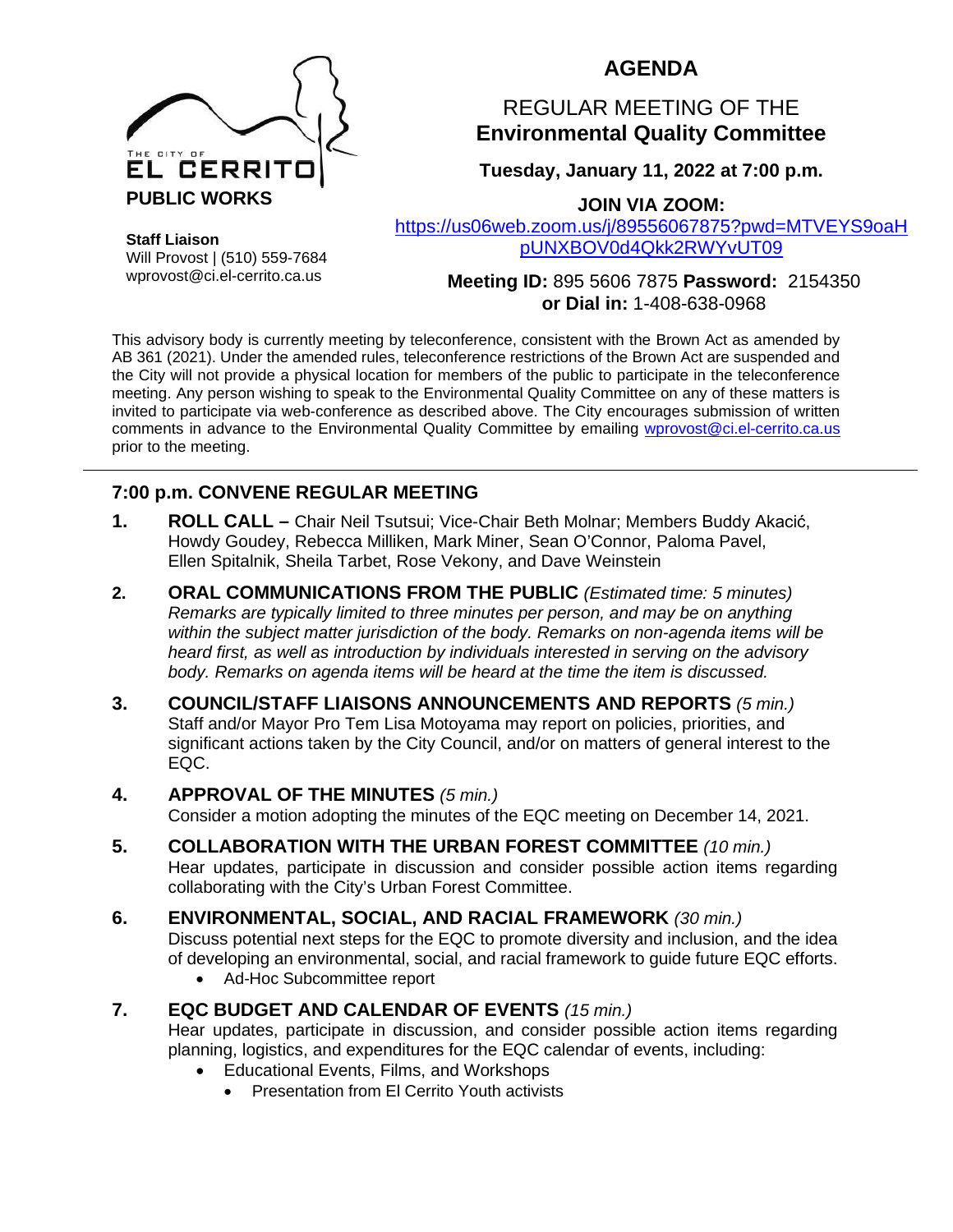- Green Team 2021 Cleanups / Broom Pulls:
	- o Jan 15, 2022 Broom Pull
	- o 2022 Events
- Recycling Center 50<sup>th</sup> Anniversary Celebration in 2022
- Earth Day 2022 April 23, 2022
- Hillside Festival May 14-15, 2022
- East Bay Green Home Tour May 14-15, 2022

## **8. CLIMATE ACTION PLAN IMPLEMENTATION** *(30 min.)*

Hear updates, participate in discussion and consider possible action items regarding implementation of the Climate Action Plan.

- BART Corridor Access Plan
- MCE Clean Energy & California Public Utilities Commission Updates
	- o CPUC Net Energy Metering Proposal(s) and City Council Resolution
- San Pablo Avenue Specific Plan Update/EIR EQC Comments
- EQC Recommendations to City Council Ad Hoc Subcommittee

#### **9. EQC THEME FOR 2022 – "GO ELECTRIC!"** *(15 min.)*

Hear updates, participate in discussion, and consider possible action items regarding implementation of the EQC's workplan theme for 2022 to "Go Electric!".

- **Electrification Education**
- Community Organized Induction Burner Loaner Program
- Researching Prohibiting Natural Gas in New Construction
- MCE Deep Green Enrollment

#### **10. ANNOUNCEMENTS AND FUTURE AGENDA ITEMS** *(5 min.)*

Hear committee member announcements and suggestions for future EQC agenda items. Potentially engage in discussion and make decisions regarding logistics of EQC consideration of items including:

- EQC Return to In-person Meetings
- Climate Adaptation, Severe Weather Events, and Emergency Preparedness
- Integrated Pest Management Report from City Staff
- EQC Collaboration with Young People in El Cerrito
- Tool/Toy Lending Library
- Urban Greening Plan Implementation
- Community Member Suggestions (e.g. Meatless Green Mondays, Leaf Blowers)
- Real Property Transfer Tax Rebates for Energy Efficiency Education

# **11. ADJOURNMENT**

In compliance with the Americans with Disabilities Act, if you need special assistance to participate in this meeting, please contact the Staff Liaison, Will Provost, at (510) 559-7684. Notification 48 hours prior to the meeting will enable the City to make reasonable arrangements to ensure accessibility to this meeting. (28 CFR 35.102-35.104 ADA Title I).

Any writings or documents provided to a majority of the members regarding any item on this agenda will be made available for public inspection at the El Cerrito Recycling + Environmental Resource Center (7501 Schmidt Lane) during normal business hours.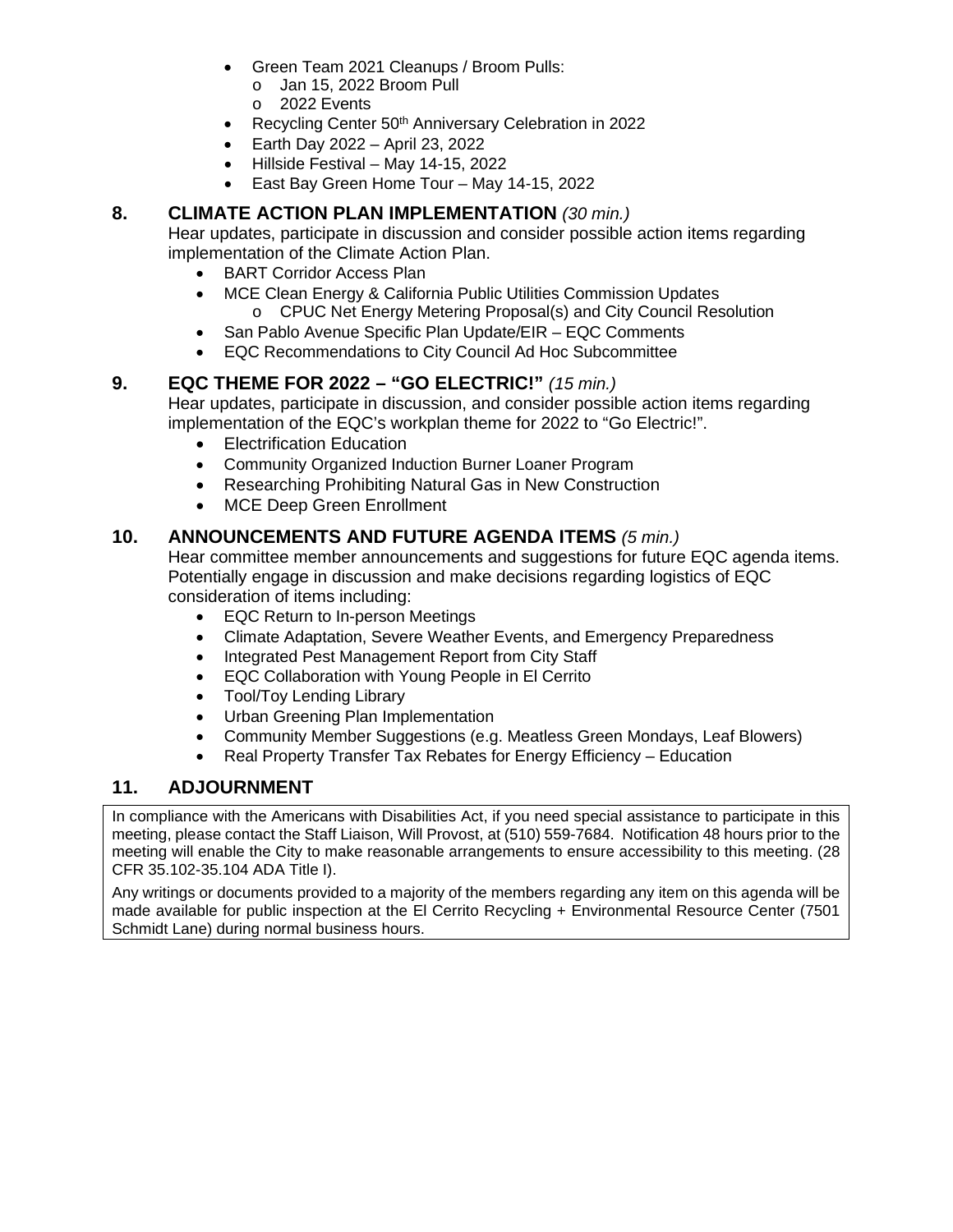

# **DRAFT MINUTES**

# REGULAR MEETING OF THE **Environmental Quality Committee**

**Tuesday, December 14, 2021 at 7:00 p.m.**

**JOIN VIA ZOOM:**

[https://us06web.zoom.us/j/89262087577?pwd=c09pS1BteXJ1](https://us06web.zoom.us/j/89262087577?pwd=c09pS1BteXJ1Y28vOUlvY3l2SlduZz09) [Y28vOUlvY3l2SlduZz09](https://us06web.zoom.us/j/89262087577?pwd=c09pS1BteXJ1Y28vOUlvY3l2SlduZz09)

**Staff Liaison** Will Provost | (510) 559-7684 wprovost@ci.el-cerrito.ca.us

## **7:00 p.m. CONVENE REGULAR MEETING** Chair Tsutsui called the meeting to order at 7:01 p.m.

**1. ROLL CALL –** Chair Neil Tsutsui; Vice-Chair Beth Molnar; Members Buddy Akacić, Howdy Goudey, Rebecca Milliken, Mark Miner, Sean O'Connor, Ellen Spitalnik, Rose Vekony, and Dave Weinstein **Absent:** Members Paloma Pavel and Sheila Tarbet **Also Present:** Paul Fadelli, Council Liaison; Will Provost, Staff Liaison

## **2. ORAL COMMUNICATIONS FROM THE PUBLIC**

No oral communications from the public were received at the meeting.

# **3. COUNCIL/STAFF LIAISONS ANNOUNCEMENTS AND REPORTS**

Council Liaison Mayor Paul Fadelli made comments reflecting on the accomplishments the City has made in the last year, that the City's finances are looking better, that the City has made strides relating to fire prevention, equity, and adopting the Expanded Foodware Ordinance. He also noted future goals for the City Council, including updating the Climate Action Plan. Staff Liaison Provost highlighted the City Council's recent adoption of the Ordinance implementing the mandatory organics recycling programs under Senate Bill 1383 and that the Public Works department is hiring a Management Analyst III.

#### **4. APPROVAL OF THE MINUTES**

Consider a motion adopting the minutes of the EQC meeting on November 9, 2021.

**Move/Second:** Members O'Connor/Weinstein **Action:** Passed a motion to adopt the Minutes of the November 9, 2021 EQC meeting. **Ayes:** Unanimous **Noes:** None **Abstain:** Molnar

#### **5. APPROVAL OF THE 2022 MEETING CALENDAR FOR THE EQC**

Consider a motion to approve the regular meeting schedule for 2022.

**Moved/Second:** Members Milliken/O'Connor **Action:** Passed a motion to approve the regular meeting schedule for 2022. **Ayes:** Unanimous **Noes:** None

# **6. COLLABORATION WITH THE URBAN FOREST COMMITTEE**

Urban Forest Committee member Robin Mitchell highlighted updates from the recent UFC meeting, including that a contractor is completing work in the hillside natural area and that routine tree pruning will be starting soon. She noted the UFC is actively looking for grants for the City and may have found one from the Coastal Conservancy. She also mentioned that the UFC would like to be involved in the development of the updated Climate Action Plan when that process begins.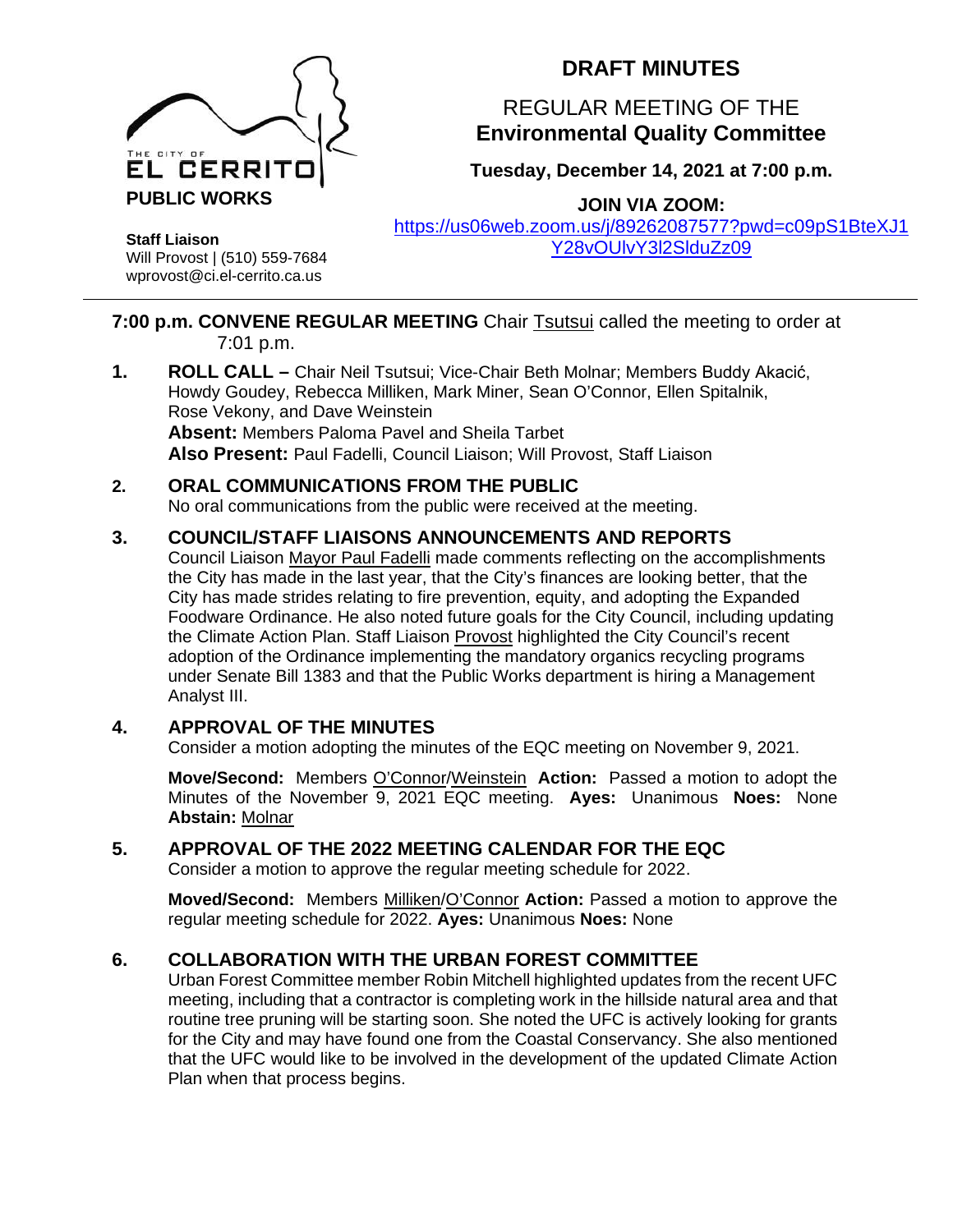# **7. EQC WORKPLAN 2022**

EQC Members participated in discussion and considered possible action items regarding updating the Work Plan for 2022.

**Moved/Second:** Members O'Connor/Goudey **Action:** Passed a motion to approve the Environmental Quality Committee's workplan for 2022. **Ayes:** Unanimous **Noes:** None

## **8. ENVIRONMENTAL, SOCIAL, AND RACIAL FRAMEWORK**

Committee members discussed the best next steps for the Ad Hoc Subcommittee and/or the Committee as a whole to develop an action plan for the Committee related to equity. Goudey proposed reviewing the EQC workplan with an equity lens. Akacić proposed that the EQC hear a presentation from El Cerrito youth.

**Moved/Second:** Members Spitalnik/Molnar **Action:** Passed a motion to appoint Akacić to the Ad Hoc Subcommittee working on equity issues and including Members Pavel, Spitalnik, and Tarbet. **Ayes:** Unanimous **Noes:** None

# **9. EQC BUDGET AND CALENDAR OF EVENTS**

Staff and Committee members provided updates on recent events the EQC has supported and discussed plans for future events in 2022, including:

- Educational Events, Films, and Workshops
	- Virtual (Zoom) Fixit clinic (hosted by Berkeley Lab), on Sat. Nov. 20 Debrief
	- Green Team 2021 Cleanups / Broom Pulls:
		- o Dec. 5, Sunday, Baxter Creek Debrief
		- o Broom Pull January 15, 2022
		- o 2022 Events
	- SunShares 2021 Debrief
	- Recycling Center 50<sup>th</sup> Anniversary Celebration in 2022
		- o Weinstein stated that the El Cerrito Historical Society is beginning to plan and think through what this event should look like
	- Hillside Festival May 14-15, 2022
	- East Bay Green Home Tour May 14-15, 2022
	- Earth Day 2022 April 23, 2022

**Moved/Second:** Members Tsutsui/O'Connor **Action:** Passed a motion to approve Green Team work parties in 2022, including a broom pull event on January 15, with additional dates to be determined by Weinstein **Ayes:** Unanimous **Noes:** None

**Moved/Second:** Members Tsutsui/Weinstein **Action:** Passed a motion to form an Ad Hoc Subcommittee to plan a 50<sup>th</sup> Anniversary Celebration for the Recycling Center, including members Weinstein, Milliken, and Molnar **Ayes:** Unanimous **Noes:** None

**Moved/Second:** Members Tsutsui/Spitalnik **Action:** Passed a motion to co-promote the 2022 East Bay Green Home Tour **Ayes:** Unanimous **Noes:** None

#### **10. CLIMATE ACTION PLAN IMPLEMENTATION**

EQC Members heard updates on items relating to implementation of the Climate Action Plan, including the following:

- BART Corridor Access Plan
- Community Organized Induction Burner Loaner Program
- Fire Prevention and Climate Action
- MCE Clean Energy & California Public Utilities Commission Updates
- San Pablo Avenue Specific Plan Update/EIR EQC Comments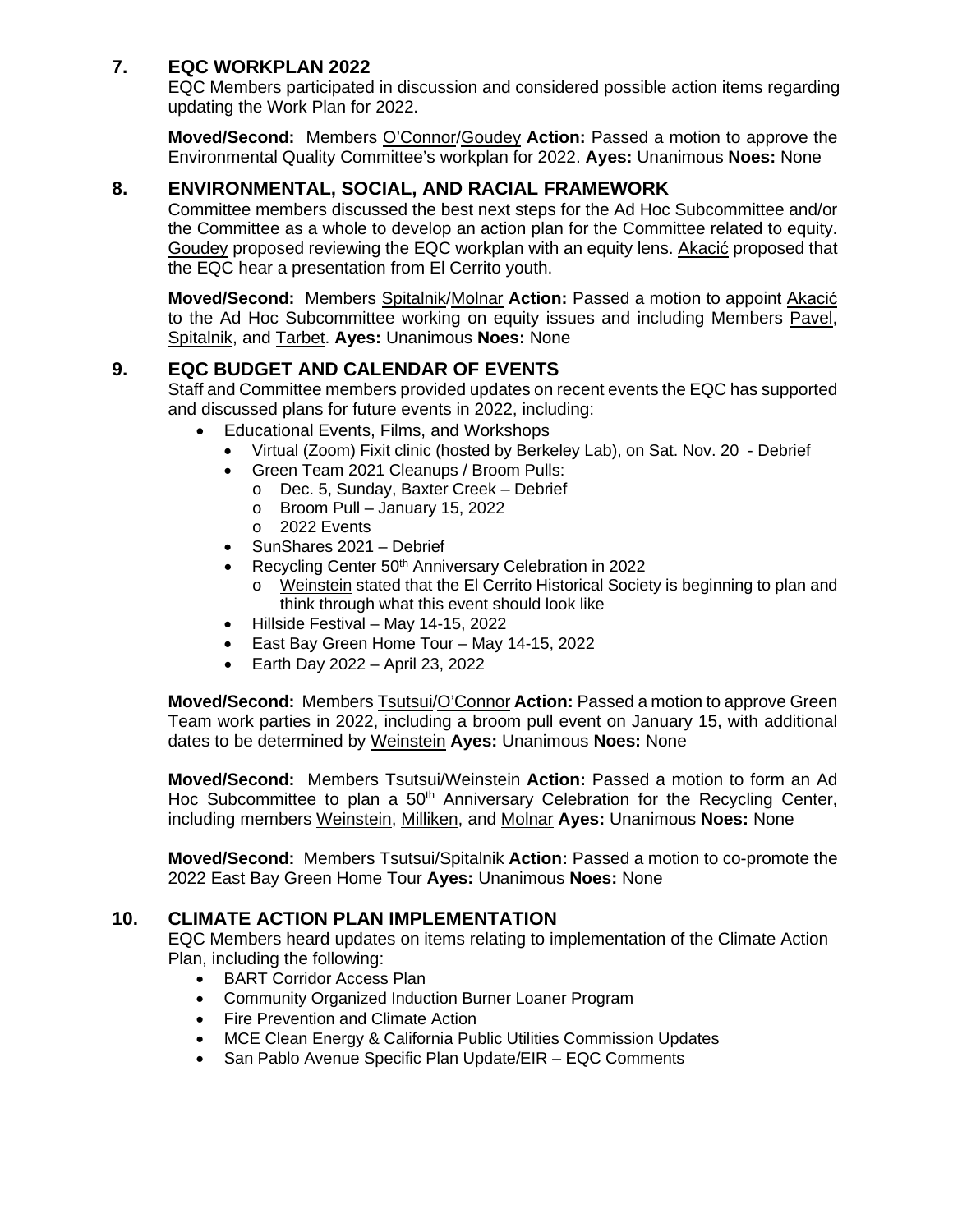Goudey provided an update on a recent California Public Utilities Commission proposal to change the net energy metering program that would be disadvantageous for solar customers.

**Move/Second:** Members Weinstein/O'Connor **Action:** Passed a motion to recommend the El Cerrito City Council oppose the proposed California Public Utilities Commission (CPUC) decision to change the net energy metering program (NEM 3.0) which could add costs for solar customers. **Ayes:** Unanimous **Noes:** None **Abstain:** Milliken

#### **11. ENERGY RESILIENCY IN HOMES PG&E ON-DEMAND WEBINAR**

Miner introduced and the EQC watched the first segment of an on-demand webinar from PG&E on Energy Resiliency in Homes.

#### **12. ANNOUNCEMENTS AND FUTURE AGENDA ITEMS**

Staff and committee members made announcements and suggestions for future EQC agenda items.

- EQC Return to In-person Meetings
- Climate Adaptation, Severe Weather Events, and Emergency Preparedness
- Integrated Pest Management Report from City Staff
- EQC Collaboration with Young People in El Cerrito
- Tool/Toy Lending Library
- Urban Greening Plan Implementation

\_\_\_\_\_\_\_\_\_\_\_\_\_\_\_\_\_\_\_\_\_\_\_\_\_\_\_\_\_\_\_\_\_\_\_\_\_\_\_\_\_\_\_\_\_

\_\_\_\_\_\_\_\_\_\_\_\_\_\_\_\_\_\_\_\_\_\_\_\_\_\_\_\_\_\_\_\_\_\_\_\_\_\_\_\_\_\_\_\_\_\_\_

- Community Member Suggestions (e.g. Meatless Green Mondays, Leaf Blowers)
- Real Property Transfer Tax Rebates for Energy Efficiency Education

#### **13. ADJOURNMENT**

The meeting adjourned at 9:07 PM.

Neil Tsutsui, Chair

This is to clarify that the foregoing is a true and correct copy of the minutes of the Regular Environmental Quality Committee meeting of **December 14, 2021** as approved by the Environmental Quality Committee.

Will Provost, Staff Liaison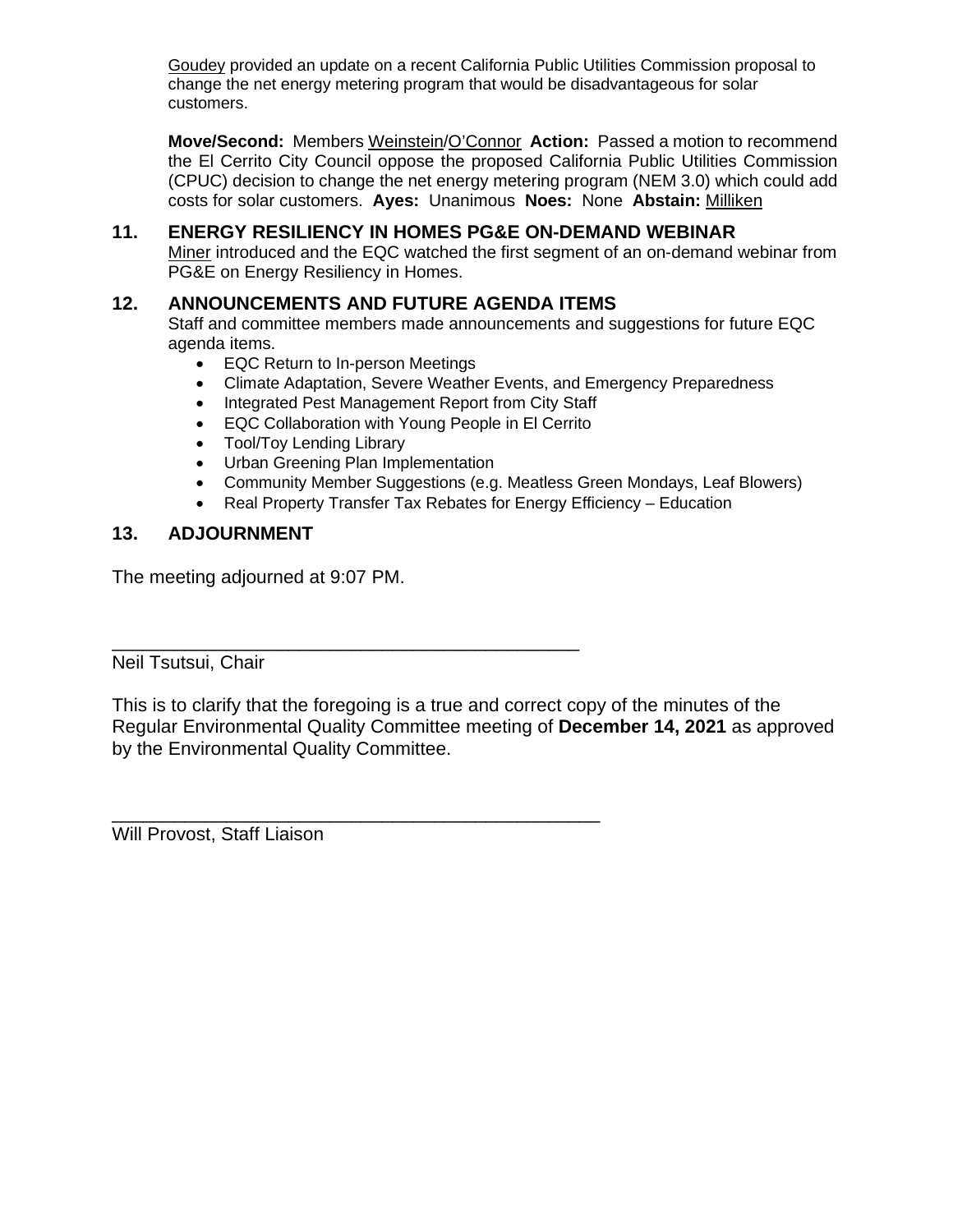# Draft Plan for Recycling Center's  $50<sup>th</sup>$ anniversary

Jan. 10, 2022

Dave Weinstein, Beth Molnar, Rebecca Milliken

Goal: To focus attention on the recycling center and its history through media and live events, and to commemorate Joel Witherell, who oversaw the center for 20 years, from near its inception in 1973 to 1993 and who did more than any other individual to ensure that it is still around today.

Let's do this as a co-production, with the city's EQC and Environmental Services department, and the **El Cerrito Historical Society**.

**The date**: **Aug. 5, 1972**, is the day the center opened to the public. **August 5, 2022 is a Friday**.

**The plan**:

One. **City Council resolution**. What should this do? Simply declare that Witherell did these things? Or: Include installation of plaque. Or? *See attached rough draft.*

Two. Hanging a **banner or banner**s "El Cerrito Recycling Center, 50th anniversary, 1972-2022) somewhere. (*Need a designer/producer; do something upcycled? Cost?)*

Three. **Permanent installation of a plaque for Joel** Witherell at recycling center. Historical Society has good portrait. Text could be adapted from resolution.

"Joel Clyde Witherell, March 31, 1938 - May 1, 2014

Joel Witherell oversaw the city's Recycling Center from January 1973, a few months after it was established as a monthly drop-off center by volunteers, to 1993, when he retired. Joel, whose role in the city was director of Parks and Recreation, helped direct the center's expansion, increasing hours of operation, accepting new materials, adding a curbside program, bringing in grant money, and helping develop a robust funding for recycling. Hundreds of people, volunteers and staff, have contributed to making the El Cerrito Recycling Center what it is today, one of the longest running and most comprehensive municipal recycling centers anywhere, but no one more so than Joel Witherell."

Four. **Website**. EC Historical could do this, listing events, linking to Dave's history of the center and to the movie that was based on that history. Also could put in historic photos. Sarah Steele is writing about her father's other accomplishments, saving the Black Forest near Clear Lake, helping young people, etc.

Five. An **exhibit board, historic photos and quick historical facts** so you can grasp the overall history fast*. (Beth to put together with photos and facts from Dave)*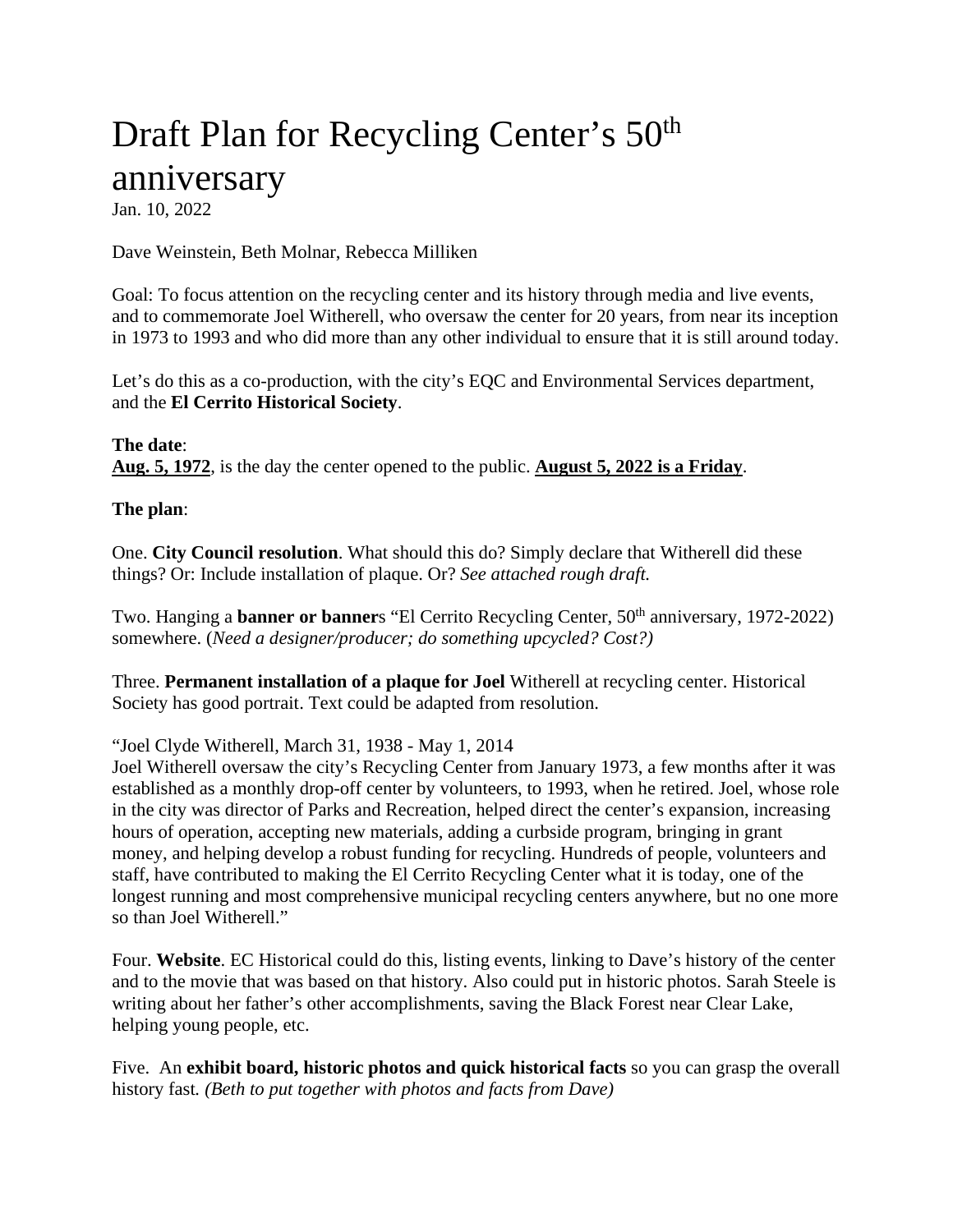Six. **Main event** will be a **program** Friday Aug. 5, 50 years after founding on that date, maybe 6 pm, Dave gives brief intro history of center, then early foundersand others who helped the center grow and Joel Witherell's daughter speak. Also tour of center and **performance on homemade upcycled musical instruments** by recycling artist in residence [Steve Zwetsch.](https://abc7news.com/cigar-box-guitars-music-boxes-folk-music-blues/6698198/) There may be **hands-on events too for young people** (*Beth*).

(*Dave to organize program with EC Historical; Beth to handle artist performance and exhibit. Food: Mary Barkey's cookies, other light snacks*.)

#### **Throughout the year, starting in February, we will publicize the recycling center's anniversary by**:

**Running Fun Facts** about the history of the recycling center monthly in Green news (*Dave*); ditto monthly, **projects your family can do** at home related to recycling, Art activities - at home upcycled projects using items found in your home or at the Recycling Center: Terrariums, musical instruments, collages etc. (*Beth*).

In addition, publicizing **the anniversary in city managers report, Chamber News**, etc.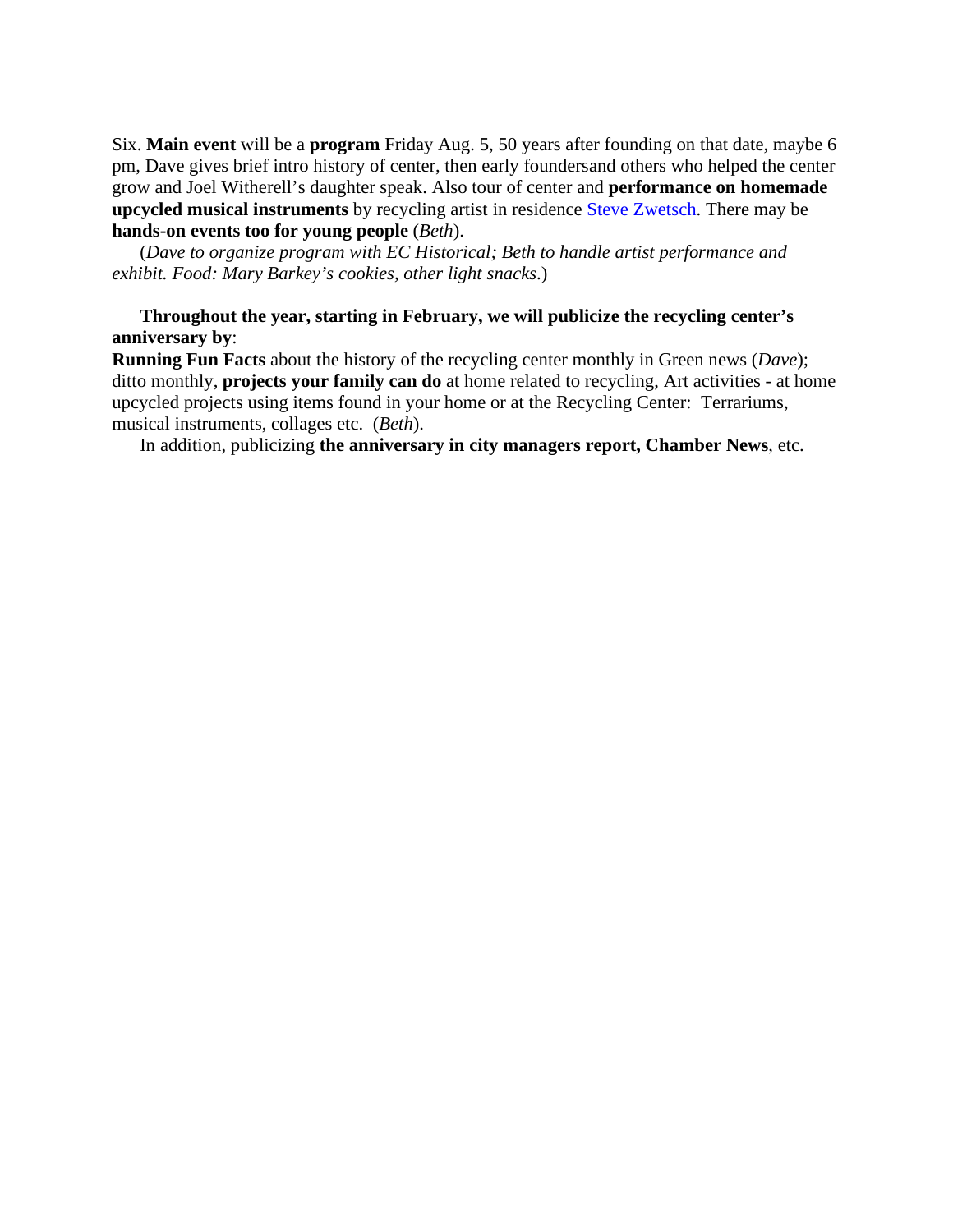#### Agenda Item No. **EL CERRITO CITY COUNCIL PROCLAMATION**

#### **Recognizing Joel Witherell for his decades-long successful effort to create and sustain a vibrant recycling center in the City of El Cerrito**

WHEREAS, The El Cerrito Recycling Center, called E.C.ology at the time, opened as a volunteer-run "pilot project" to see if recycling would work in El Cerrito, on August 5, 1972 – 50 years ago; and

WHEREAS, by January 1973, the mayor reported that the center had "proven quite successful and is now about the biggest in the area;" and

WHEREAS, the volunteers who had created the center, which was open only two day a month, understood from the start that for it to function effectively and for the long-term it should be staffed and run by the city of El Cerrito; and

WHEREAS, Joel Witherell joined the city of El Cerrito in January as its park and recreation director, serving as staff liaison to E.C.ology and embracing the recycling cause; and

WHEREAS, Joel Witherell was an early member and president of the newly formed Northern California recycling Center from 1973, promoting recycling regionally; and

WHEREAS, in 1974, Joel Witherell got the first sizable funding for the Recycling Center, a \$45,000 grant the California Solid Waste Management Board for a "curbside source separation" demonstration project" that would lead to the center's first household recycling pickups.

WHEREAS, in 1976 Joel Witherell worked with the City Council appointed Citizens Solid Waste Committee to develop a recycling commitment and plan more robust than a new countywide plan; and

WHEREAS, Joel Witherell helped plan and oversaw a series of expansions and improvements at the Recycling enter: moving from being open every other Saturday to two Saturdays a mont in January 1977, and increasing the range of materials collected; and

WHEREAS, The city took over operation of E.C.ology on July 1, 1977 with the goal of eventually recycling 25 percent of the city's solid waste, with Joel Witherell in charge; and

WHEREAS, with Joel Witherell in the lead, 1977 and 1978 saw major expansions at the center, thanks to more grants, more employees paid by a federal jobs program, and construction of the first building on site, the 6,000 square-foot "pole barn," which would remain in place until 2011; and

WHEREAS, throughout the rest of Joel Witherell's tenure at the Recycling Center, he promoted expansion and improvements in recycling, both at the center and curbside – making curbside collection free, rather than via subscription; providing recycling buckets to homeowners;